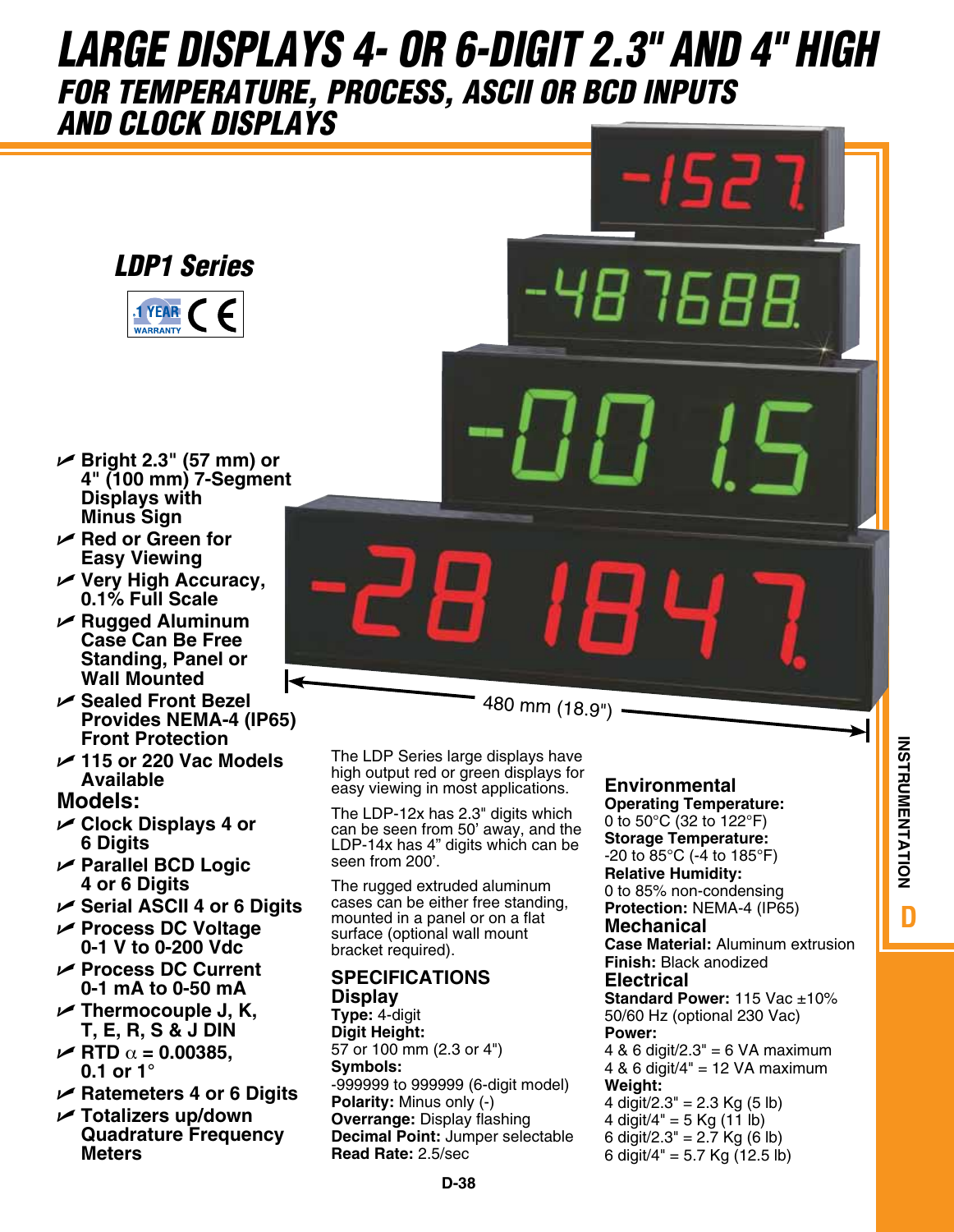# *Large Temperature Displays*



264 mm (10.4")

| <b>To Order</b>                                     |             |                         |
|-----------------------------------------------------|-------------|-------------------------|
| <b>Model Number</b>                                 | <b>Type</b> | Range                   |
| Thermocouple Input 4-Digit Red <sup>+</sup> Display |             |                         |
| LDP-1(*)4-J1-R-1                                    | J           | -50 to $600^{\circ}$ C  |
| LDP-1(*)4-J2-R-1                                    | J           | -40 to 1000°F           |
| LDP-1(*)4-K1-R-1                                    | Κ           | 0 to 1250°C             |
| LDP-1(*)4-K2-R-1                                    | Κ           | 32 to 2250°F            |
| LDP-1(*)4-T1-R-1                                    | т           | -50 to 400 $^{\circ}$ C |
| LDP-1(*)4-T2-R-1                                    | т           | -40 to 750°F            |
| LDP-1(*)4-E1-R-1                                    | Е           | 0 to $650^{\circ}$ C    |
| LDP-1(*)4-E2-R-1                                    | Е           | 32 to 1200°F            |
| LDP-1(*)4-R1-R-1                                    | R           | 1000 to 1750°C          |
| LDP-1(*)4-R2-R-1                                    | R           | 1800 to 3150°F          |
| LDP-1(*)4-S1-R-1                                    | S           | 970 to 1750°C           |
| LDP-1(*)4-S2-R-1                                    | S           | 1775 to 3150°F          |

*Complete with owner's manual, power and signal connectors, and panel mounting hardware. † To order green display, change "R" to "G" in model number; same price.*

*To order 230 Vac version, replace last "1" in Model Number with "0"; same price.*

*(\*) Indicate "2" for 2.3-inch display or "4" for 4-inch display.*

*Ordering Examples: LDP-124-J1-R-1, 2", 4-digit red Type J thermocouple thermometer with a range of -50 to 600°C. LDP-144-T2-G-1, 4", 4-digit green Type T thermocouple thermometer with a range of -40 to 750°F.*

| <b>To Order</b>                                  |                   |                                |
|--------------------------------------------------|-------------------|--------------------------------|
| <b>Model Number</b>                              | <b>Type</b>       | Range                          |
| 100 2 RTD Input 4-Digit Red <sup>+</sup> Display |                   |                                |
| LDP-1(*)4-M1-R-1                                 | PT <sub>100</sub> | $-185.0$ to 830.0 $^{\circ}$ C |
| LDP-1(*)4-M2-R-1                                 | PT <sub>100</sub> | $-300$ to 1526 $\degree$ F     |
| LDP-1(*)4-M3-R-1                                 | PT <sub>100</sub> | -300.0 to 999.9°F              |

*Complete with owner's manual, power and signal connectors, and panel mounting hardware. † To order green display, change "R" to "G" in model number; same price.*

*To order 230 Vac version, replace last "1" in Model Number with "0"; same price. (\*) Add "2" for 2.3-inch display or "4" for 4-inch display.*

*Ordering Examples: LDP-124-M1-R-1, 2", 4-digit red RTD thermometer with a range of -185 to 830.0°C. LDP-144-M2-G-1, 4", 4-digit green RTD thermometer with a range of -300 to 1526°F.*

**Accessory** *(available with all models)*

| <b>Cotion</b>  | <b>Description</b>    |  |
|----------------|-----------------------|--|
| $ $ LDP-18-WMB | Wall mounting bracket |  |

## **SPECIFICATIONS**

**Thermocouple Models** Cold junction compensation Sensor break detection

*Ordering Examples: LDP-124-J1-R-1 is a 2", 4-digit red type J thermocouple thermometer with range -50 to 600°C. LDP-144-T2-G-1 is a 4" 4-digit green type T thermocouple thermometer with range of -40 to 750°F.*

### **SPECIFICATIONS RTD (Pt 100)**

2- or 3-wire connections Sensor break detection Automatic lead wire compensation to 10 Ω

#### **LDP-1 Dimensions**



*Note: Add 27 mm (1.1") to depth for power connector*

#### **Panel Cut-Out**



#### **Panel Cut-Out Dimensions in mm (inch)**

|   |                      | <b>Panel Cut-Out</b>   |          |
|---|----------------------|------------------------|----------|
|   | <b>Digits Height</b> |                        |          |
| 4 | 57(2.3)              | 256 (10.07) 112 (4.4)  |          |
| 4 | 100(4)               | 472 (18.58) 172 (6.77) |          |
| 6 | 57(2.3)              | 376 $(14.8)$           | 112(4.4) |
| 6 | 100(4)               | 680 (26.77) 172 (6.77) |          |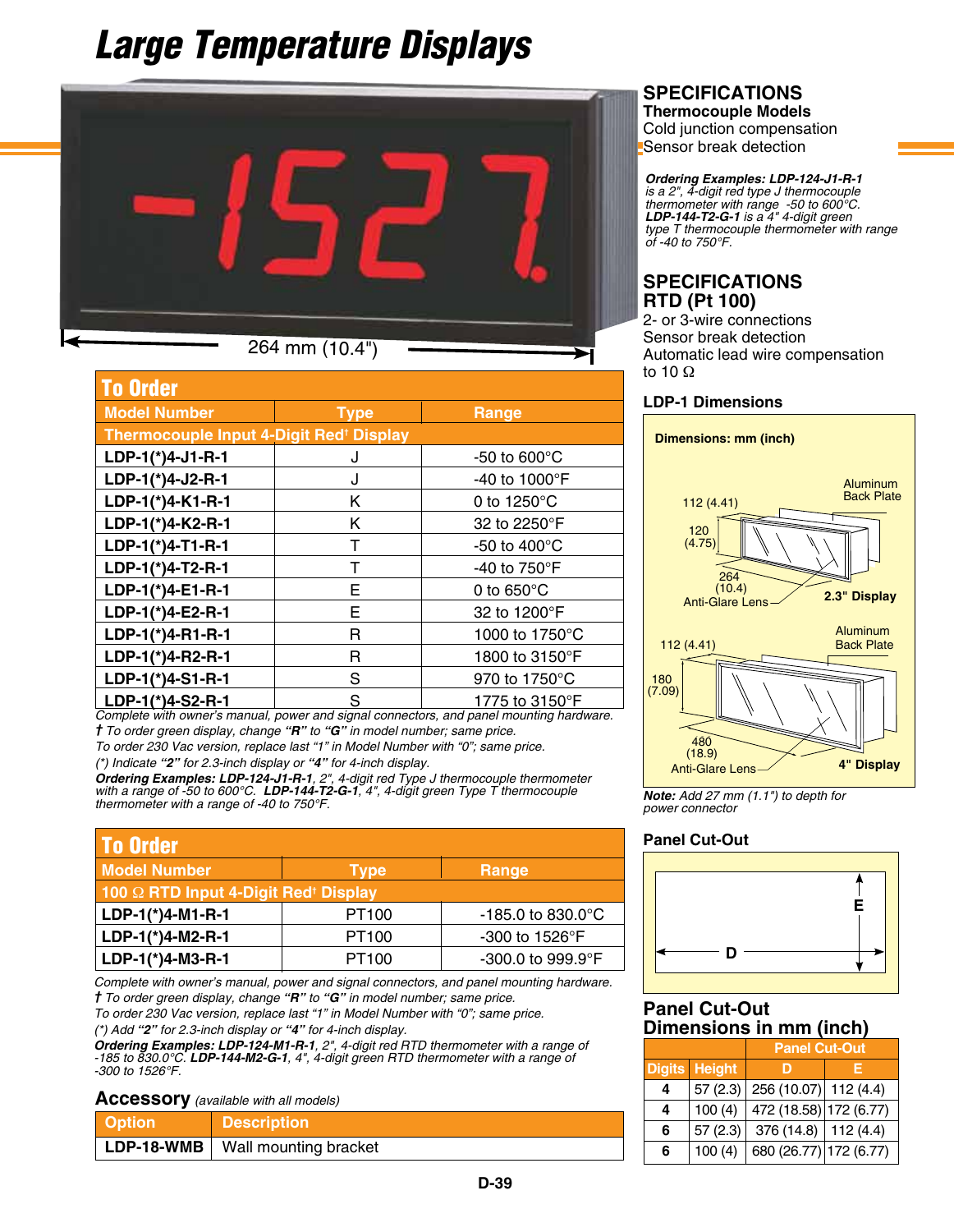# *LDP-1 Large Process and Pulse Input Displays*

| <b>To Order</b>                                                                                        |                                                                                                                                                                                                                                                                                                                                                                                                                                                                                                                                                                                                                                                                                                    |                                                                                                                                                                                                                                                                                                                                                                                                                                                            |
|--------------------------------------------------------------------------------------------------------|----------------------------------------------------------------------------------------------------------------------------------------------------------------------------------------------------------------------------------------------------------------------------------------------------------------------------------------------------------------------------------------------------------------------------------------------------------------------------------------------------------------------------------------------------------------------------------------------------------------------------------------------------------------------------------------------------|------------------------------------------------------------------------------------------------------------------------------------------------------------------------------------------------------------------------------------------------------------------------------------------------------------------------------------------------------------------------------------------------------------------------------------------------------------|
| <b>Model Number</b>                                                                                    | <b>Type</b>                                                                                                                                                                                                                                                                                                                                                                                                                                                                                                                                                                                                                                                                                        |                                                                                                                                                                                                                                                                                                                                                                                                                                                            |
| <b>Rate/Totalizer 4-Digit Red Display</b>                                                              |                                                                                                                                                                                                                                                                                                                                                                                                                                                                                                                                                                                                                                                                                                    |                                                                                                                                                                                                                                                                                                                                                                                                                                                            |
| $LDP-1(*)4-FF-R-1$                                                                                     | Ratemeter                                                                                                                                                                                                                                                                                                                                                                                                                                                                                                                                                                                                                                                                                          |                                                                                                                                                                                                                                                                                                                                                                                                                                                            |
| $LDP-1(*)4-F1-R-1$                                                                                     | Totalizer wtih inhibit function                                                                                                                                                                                                                                                                                                                                                                                                                                                                                                                                                                                                                                                                    |                                                                                                                                                                                                                                                                                                                                                                                                                                                            |
| $LDP-1(*)4-F2-R-1$                                                                                     | Tot with up/down control                                                                                                                                                                                                                                                                                                                                                                                                                                                                                                                                                                                                                                                                           |                                                                                                                                                                                                                                                                                                                                                                                                                                                            |
| $LDP-1(*)4-F3-R-1$                                                                                     | Tot with up/down, separate inputs                                                                                                                                                                                                                                                                                                                                                                                                                                                                                                                                                                                                                                                                  |                                                                                                                                                                                                                                                                                                                                                                                                                                                            |
| $LDP-1(*)4-F5-R-1$                                                                                     | Tot with up/down, quatrature control                                                                                                                                                                                                                                                                                                                                                                                                                                                                                                                                                                                                                                                               | LDP-18-WMB, Mounting Bracket<br>for LDP-1 Series.                                                                                                                                                                                                                                                                                                                                                                                                          |
| $LDP-1(*)$ 4-F6-R-1                                                                                    | Tot with up/down, quatrature control X4                                                                                                                                                                                                                                                                                                                                                                                                                                                                                                                                                                                                                                                            |                                                                                                                                                                                                                                                                                                                                                                                                                                                            |
| <b>Rate/Totalizer 6-Digit Red Display</b>                                                              |                                                                                                                                                                                                                                                                                                                                                                                                                                                                                                                                                                                                                                                                                                    |                                                                                                                                                                                                                                                                                                                                                                                                                                                            |
| $LDP-1(*)$ 6-FF-R-1                                                                                    | Ratemeter                                                                                                                                                                                                                                                                                                                                                                                                                                                                                                                                                                                                                                                                                          |                                                                                                                                                                                                                                                                                                                                                                                                                                                            |
| $LDP-1(*)$ 6-F1-R-1                                                                                    | Totalizer with inhibit function                                                                                                                                                                                                                                                                                                                                                                                                                                                                                                                                                                                                                                                                    |                                                                                                                                                                                                                                                                                                                                                                                                                                                            |
| $LDP-1(*)$ 6-F2-R-1                                                                                    | Tot with up/down control                                                                                                                                                                                                                                                                                                                                                                                                                                                                                                                                                                                                                                                                           |                                                                                                                                                                                                                                                                                                                                                                                                                                                            |
| $LDP-1(*)$ 6-F3-R-1                                                                                    | Tot with up/down, separate inputs                                                                                                                                                                                                                                                                                                                                                                                                                                                                                                                                                                                                                                                                  |                                                                                                                                                                                                                                                                                                                                                                                                                                                            |
| $LDP-1(*)$ 6-F5-R-1                                                                                    | Tot with up/down, quatrature control                                                                                                                                                                                                                                                                                                                                                                                                                                                                                                                                                                                                                                                               |                                                                                                                                                                                                                                                                                                                                                                                                                                                            |
| $LDP-1(*)$ 6-F6-R-1                                                                                    | Tot with up/down, quatrature control X4                                                                                                                                                                                                                                                                                                                                                                                                                                                                                                                                                                                                                                                            |                                                                                                                                                                                                                                                                                                                                                                                                                                                            |
|                                                                                                        | Rate/Totalizer Programming Keyboard (1 Required)                                                                                                                                                                                                                                                                                                                                                                                                                                                                                                                                                                                                                                                   |                                                                                                                                                                                                                                                                                                                                                                                                                                                            |
| LDP-TOT-KBD                                                                                            | Programming keyboard                                                                                                                                                                                                                                                                                                                                                                                                                                                                                                                                                                                                                                                                               |                                                                                                                                                                                                                                                                                                                                                                                                                                                            |
|                                                                                                        | <b>†</b> To order green display, change " $R$ " to " $G$ " in model number; same price.<br>To order 230 Vac version, replace last "1" in Model Number with "0"; same price.<br>$(*)$ Input "2" for 2.3-inch display or "4" for 4-inch display.<br>Ordering Examples: 1.) LDP-124-FF-R-1, 2", 4-digit red ratemeter, and LDP-TOT-KBD,<br>programming keyboard. LDP-146-F3-G-1, 4", 6-digit green totalizer with separate up and<br>down inputs, and LDP-TOT-KBD, programming keyboard.                                                                                                                                                                                                              |                                                                                                                                                                                                                                                                                                                                                                                                                                                            |
| <b>To Order</b><br><b>Model Number</b><br>$LDP-1(*)4-PI- R-1$<br>$LDP-1(*)4- P2- R-1$                  | <b>Type</b><br><b>Process Voltage/Current Input 4-Digit Red Display</b><br>Voltage: 0-1, 0-5, 1-5 Vdc<br>Current: 0-1, 0-5, 1-5, 0-20, 4-20, 0-50, 10-50 mA dc<br>Voltage: 0-1, 0-10, 0-100, 0-200 Vdc                                                                                                                                                                                                                                                                                                                                                                                                                                                                                             | 480 mm (18.9")                                                                                                                                                                                                                                                                                                                                                                                                                                             |
| <b>Process Voltage/ Current</b><br>10 to 24 Vdc, 50 mA maximum                                         | Complete with owner's manual, power and signal connectors, and panel mounting hardware.<br><i>† To order green display, change</i> "R" to "G" in model number; same price.<br>To order 230 Vac version, replace last "1" in Model Number with "0"; same price.<br>(*) Input " $2$ " for 2.3-inch display or " $4$ " for 4-inch display<br>Ordering Examples: LDP-124-P1-R-1, 2", 4-digit red low range process meter.<br><b>LDP-144-P2-G-1.</b> 4", 4-digit green high range process meter.<br><b>Process Models Transducer Excitation:</b><br>Ranges: Fixed ranges jumper selectable plus fully scalable within any range<br><b>Display:</b> Fully scalable to engineering units plus zero offset | <b>SPECIFICATIONS</b><br><b>Rate/Totalizer</b><br>Signal Inputs: (jumper selectable)<br>PNP, NPN, NAMUR & Switches<br>Maximum Input Voltage: 28V<br>Pick-up: (Chan 1 only)<br>Sensitivity: 150 mV<br>Hysteresis: 100 mV<br>Impedance: $26.5$ k $\Omega$ @ 60 Hz<br>Maximum Input voltage $\pm$ 50V<br><b>Input Trigger:</b><br>Logic Level 1<br>>3.75 Vdc >7.5 Vdc<br>Logic Level 0<br>$<$ 1.5 Vdc<br>$<$ 5.5 Vdc<br>Frequency Inputs: (jumper selectable) |
|                                                                                                        |                                                                                                                                                                                                                                                                                                                                                                                                                                                                                                                                                                                                                                                                                                    | Two ranges, 0.03 Hz to 100 Hz or<br>to 10 kHz                                                                                                                                                                                                                                                                                                                                                                                                              |
| <b>SPECIFICATIONS</b><br><b>Accessory</b> (available with all models)<br><b>Option</b><br>$LDP-18-WMB$ | <b>Description</b><br>Wall mounting bracket                                                                                                                                                                                                                                                                                                                                                                                                                                                                                                                                                                                                                                                        | Excitation Voltage: 15 Vdc @100 mA                                                                                                                                                                                                                                                                                                                                                                                                                         |